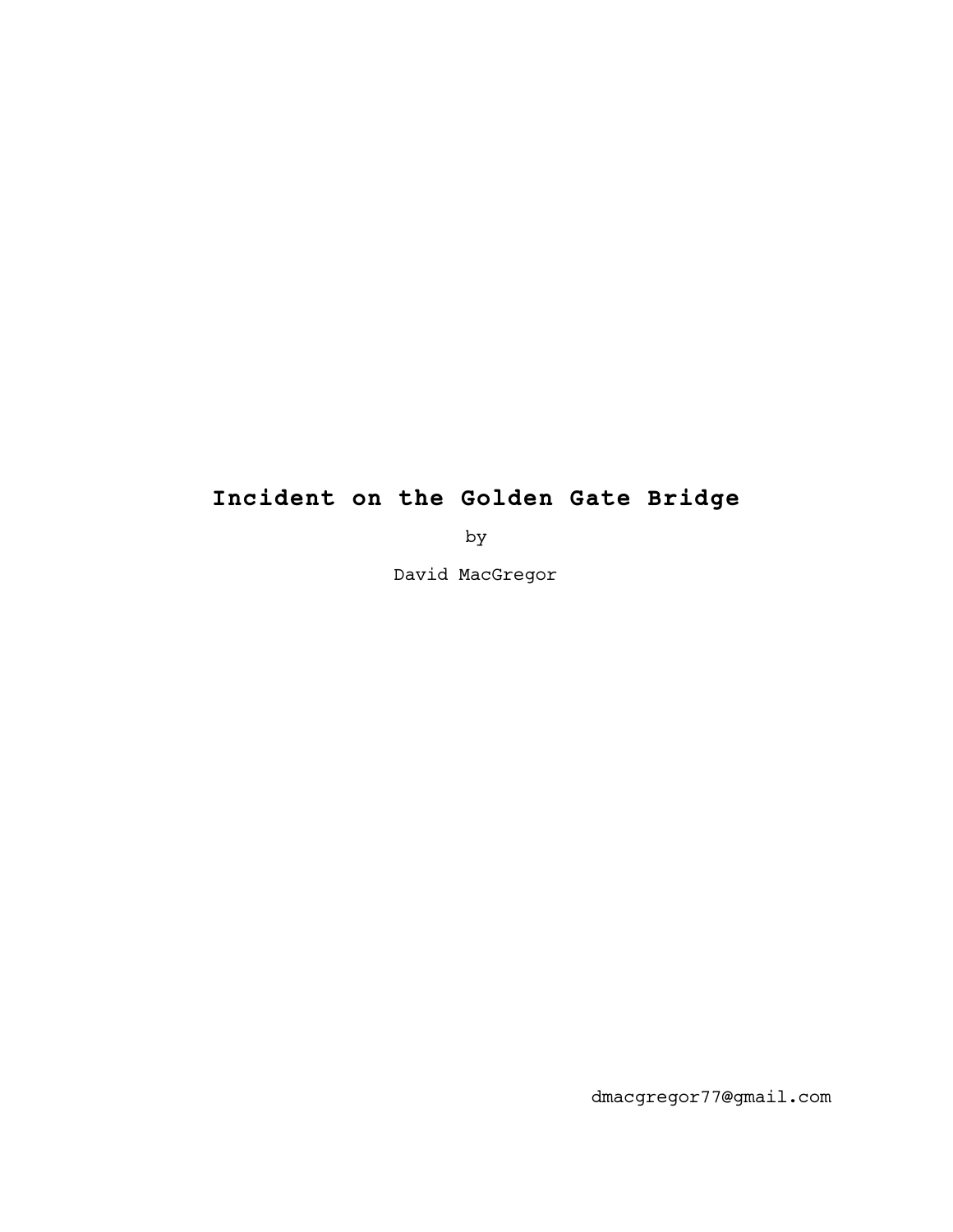# Setting

The Golden Gate Bridge. 220 feet above San Francisco Bay.

# Time

Now and then.

Cast

 CARY - Man in his 20s-30s. NIKO - Man in his 20s-40s. JESSIE - Woman in her 20s-40s.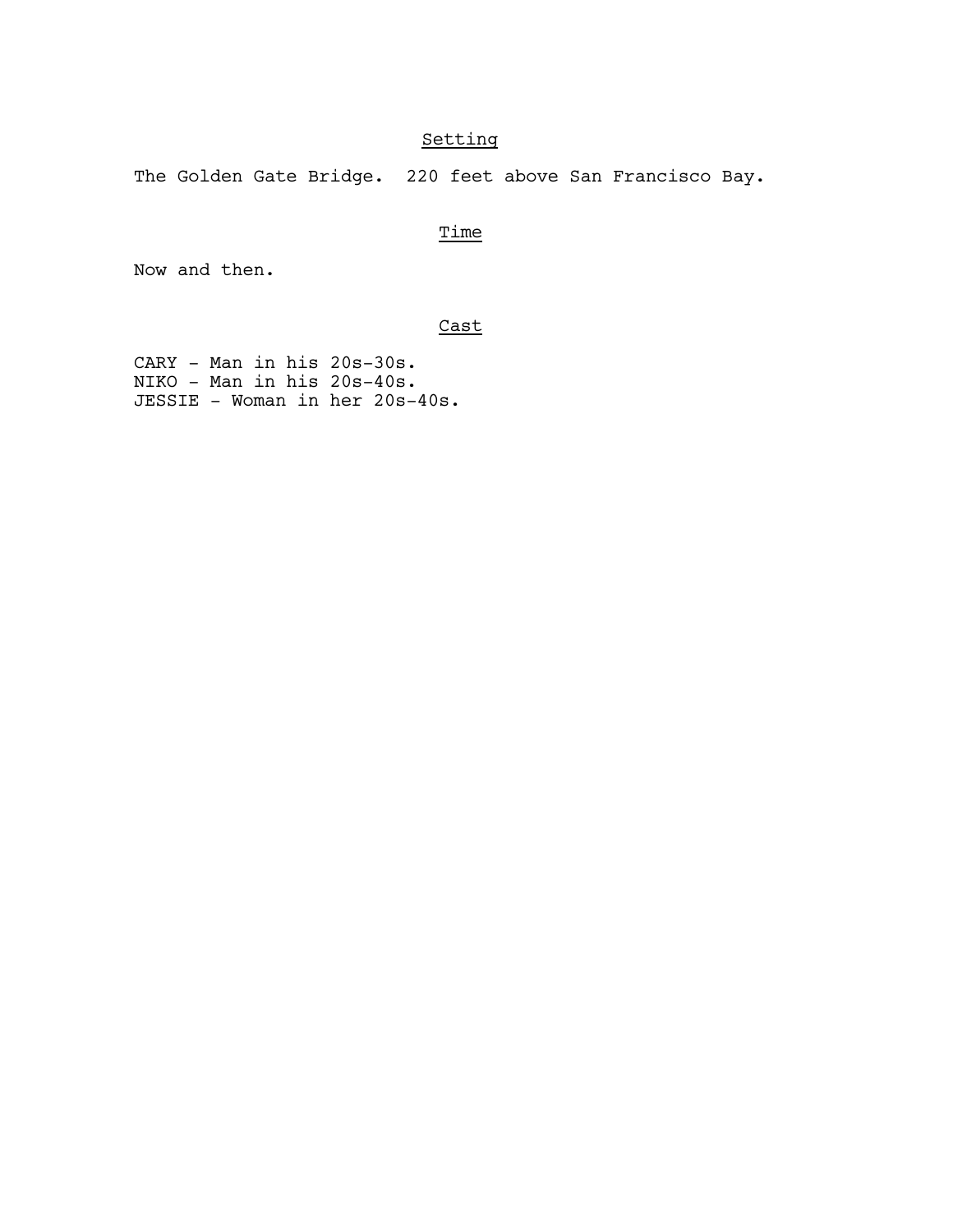(Lights up on CARY, standing on a ledge, holding onto a pole or support of some kind, and looking downward. NIKO enters, tapping at his phone. He walks past CARY, then double-takes in alarm and stops.) NIKO Hey...whoa! What's going on? Everything okay? CARY I'm fine. NIKO You sure about that? CARY I'm fine. Really. NIKO You're standing on a ledge two hundred feet above the water. CARY Yeah. NIKO Any particular reason? CARY Just thinking about things. NIKO Okay...what kind of things? CARY Everything. NIKO Sure. I get you. But maybe you should do that in a coffee shop or something. CARY I'm good. NIKO See, the thing is, with you hanging out there like that over the water, it kind of looks like you're maybe thinking of jumping. CARY I just need some perspective. And if I was in a coffee shop there would be all kinds of distractions. The noise, other people...but

here, it's just me and the water. It kind of helps clarify things.

(JESSIE enters, on her phone. She glances at CARY and jolts.)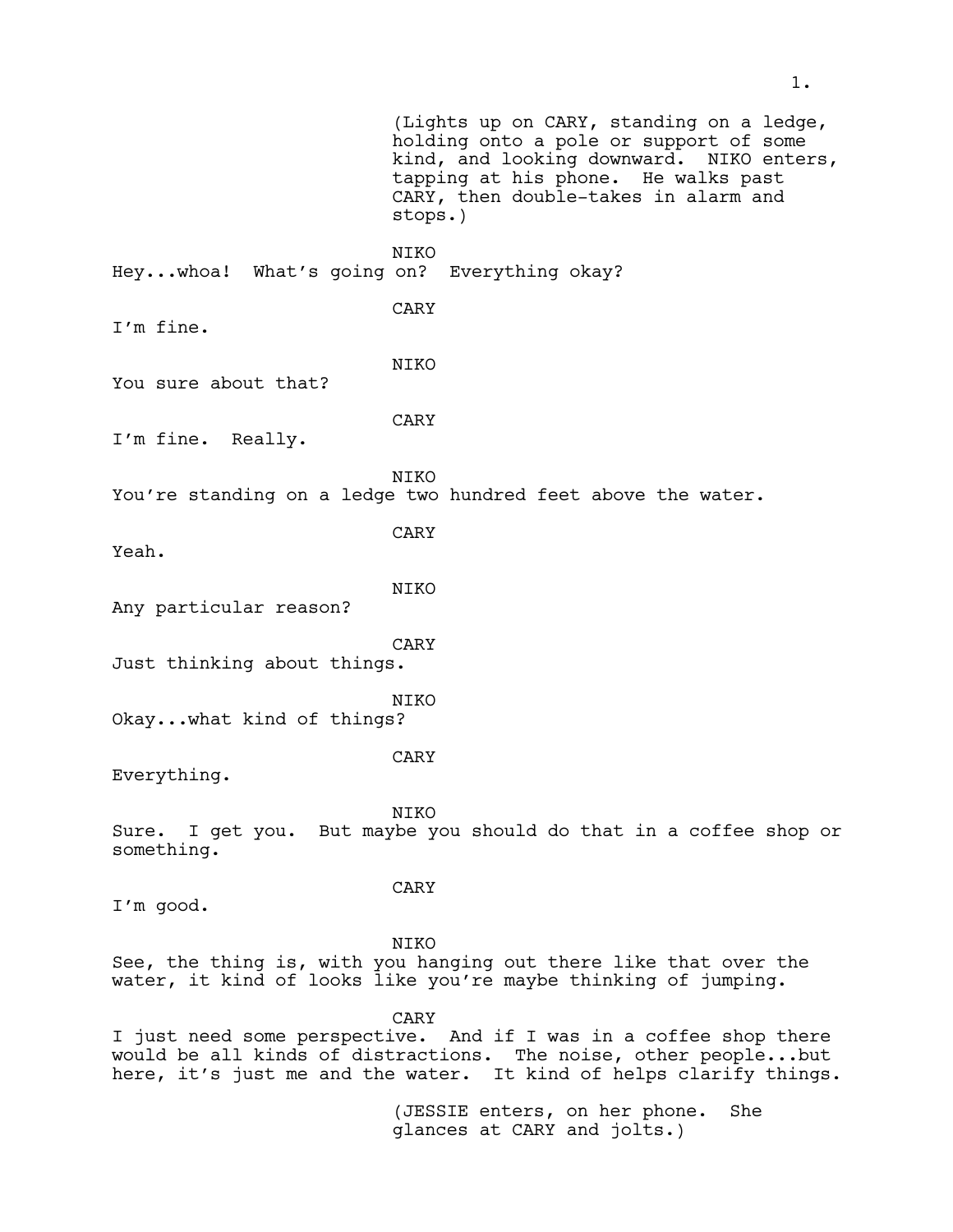JESSIE OH MY GOD!!! Don't do it! (JESSIE moves towards CARY and he quickly adjusts his position, standing on one leg.) NIKO (to JESSIE) Stop! Don't move! I'm talking to the man here! JESSIE He's going to jump! He's going to kill himself! **NTKO** He's thinking about things, okay? That's all! JESSIE (whispering intensely to NIKO) Are you insane? Look at him! He's going to jump! People do that here! Thirty people killed themselves jumping off this bridge last year! **NTKO** (right in JESSIE's face) I'm talking to him. We're talking, not jumping. Got it? JESSIE You're talking. NIKO That's right. JESSIE Talking is good. NIKO Yes, it is. (turning to CARY) Now listen...I'm not sure I caught your name. CARY Cary. NIKO Cary. Great. I'm Niko. And this is...? (NIKO turns to JESSIE.) JESSIE Jessie! My name's Jessie. NIKO All right then. So Cary, what exactly is on your mind? What are you trying to get perspective on?

2.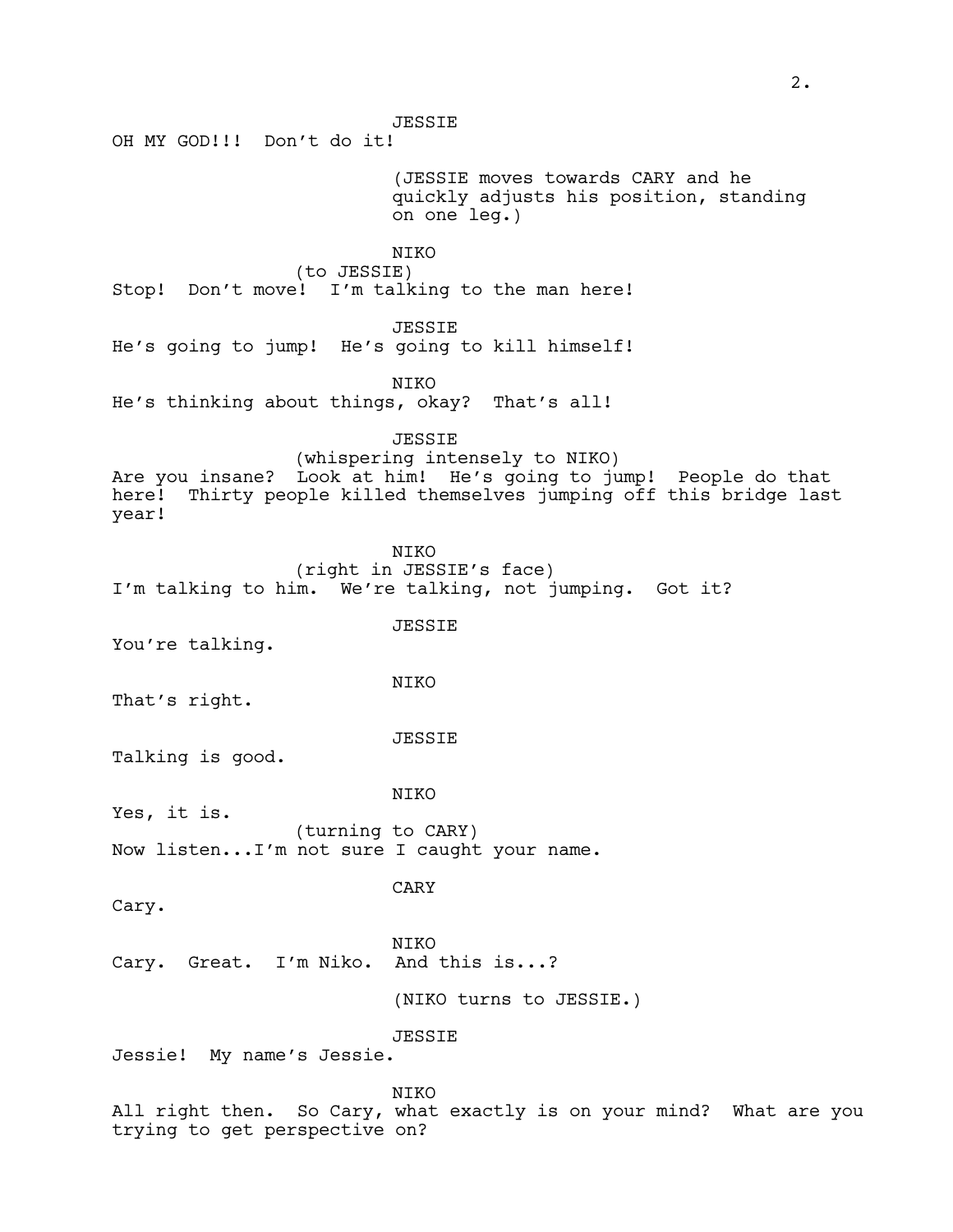My life, I suppose.

NIKO

Yeah?

CARY

It's not...not where I thought it would be.

NIKO

Hey, that happens. I mean, when you're growing up, you're going to be all kinds of things, really cool things, but then adulthood hits  $and--$ 

**JESSIE** --you are totally fucked right up the ass. (off NIKO's look) Sorry. It just slipped out.

CARY

No, you're right. That's what happens. That's exactly what happens. I mean, I tried to be sensible about things. I did. And it's not like I had crazy dreams or anything. I listened to my high school counselor and took all these computer coding classes because, you know, that's where the jobs are, right?

NIKO Sure. It's all computers these days.

CARY

And I got a job too. A good one. At Neptune Microsystems.

JESSIE

Oh, they have the coolest building downtown! The one that looks like a wave?

CARY

That's it.

NIKO Well, that sounds pretty sweet. You still work there?

CARY

Kind of.

**NTKO** 

Kind of what?

CARY

As it turned out, they decided to cut costs by outsourcing a lot of their coding work, so my position got eliminated. But they offered me another job in the company.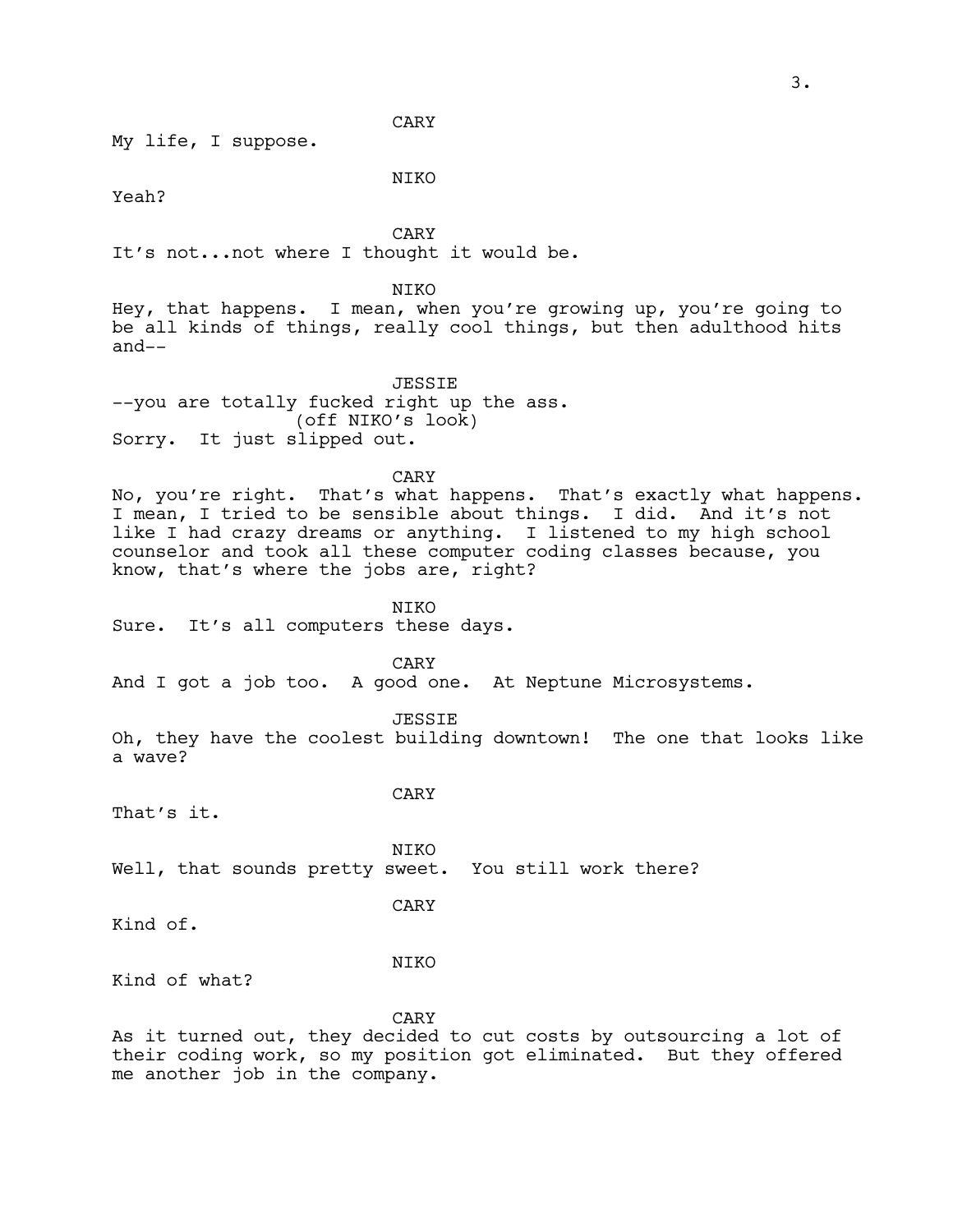|                                                                                                                                                                                                                                                                                                                   | JESSIE                                                                                                                                              |
|-------------------------------------------------------------------------------------------------------------------------------------------------------------------------------------------------------------------------------------------------------------------------------------------------------------------|-----------------------------------------------------------------------------------------------------------------------------------------------------|
| break room!                                                                                                                                                                                                                                                                                                       | I've heard they're a great outfit! They even have free M&Ms in the                                                                                  |
| CARY<br>Yeah. Cashews and espresso too. They have the Holy Trinity of<br>Software Development pretty well covered: sugar, salt, and caffeine.<br>I'm telling you, some of those people, you slap a two-liter of<br>Mountain Dew on their desk and they'll work for six hours straight<br>without even looking up. |                                                                                                                                                     |
| NIKO<br>Uh-huh. So, if you're not coding anymore, what kind of job are you<br>doing now?                                                                                                                                                                                                                          |                                                                                                                                                     |
|                                                                                                                                                                                                                                                                                                                   | (CARY lets out a stifled sob and<br>adjusts his feet, looking down at the<br>water.)                                                                |
| NIKO<br>No!<br>Don't do that!<br>Do not look down!                                                                                                                                                                                                                                                                | JESSIE<br>No, no, no!<br>Come back this way!<br>Look at us! Look at us!                                                                             |
|                                                                                                                                                                                                                                                                                                                   | (CARY turns his head to NIKO and<br>JESSIE.)                                                                                                        |
| There we are! That's it                                                                                                                                                                                                                                                                                           | NIKO                                                                                                                                                |
| That is totally it. Not jumping is totally it                                                                                                                                                                                                                                                                     | JESSIE                                                                                                                                              |
| one.                                                                                                                                                                                                                                                                                                              | <b>CARY</b><br>I can'tI'm too ashamed to tell you what I do. And how pathetic is<br>that? No one knows what I do. Not my friends, not my family. No |
| But you're still at Neptune Microsystems?<br>(off CARY's nod)<br>So it's still computers?                                                                                                                                                                                                                         | <b>JESSIE</b>                                                                                                                                       |
| No.<br>It's                                                                                                                                                                                                                                                                                                       | <b>CARY</b><br>(shaking his head)                                                                                                                   |
| what do you do there?                                                                                                                                                                                                                                                                                             | NIKO<br>You can tell us. I mean, we're not your friends or family. We're<br>complete strangers, so we're not going to be judging, all right? So,    |

The guy...CEO, owner, whatever. The guy who started the company. He's pretty well off.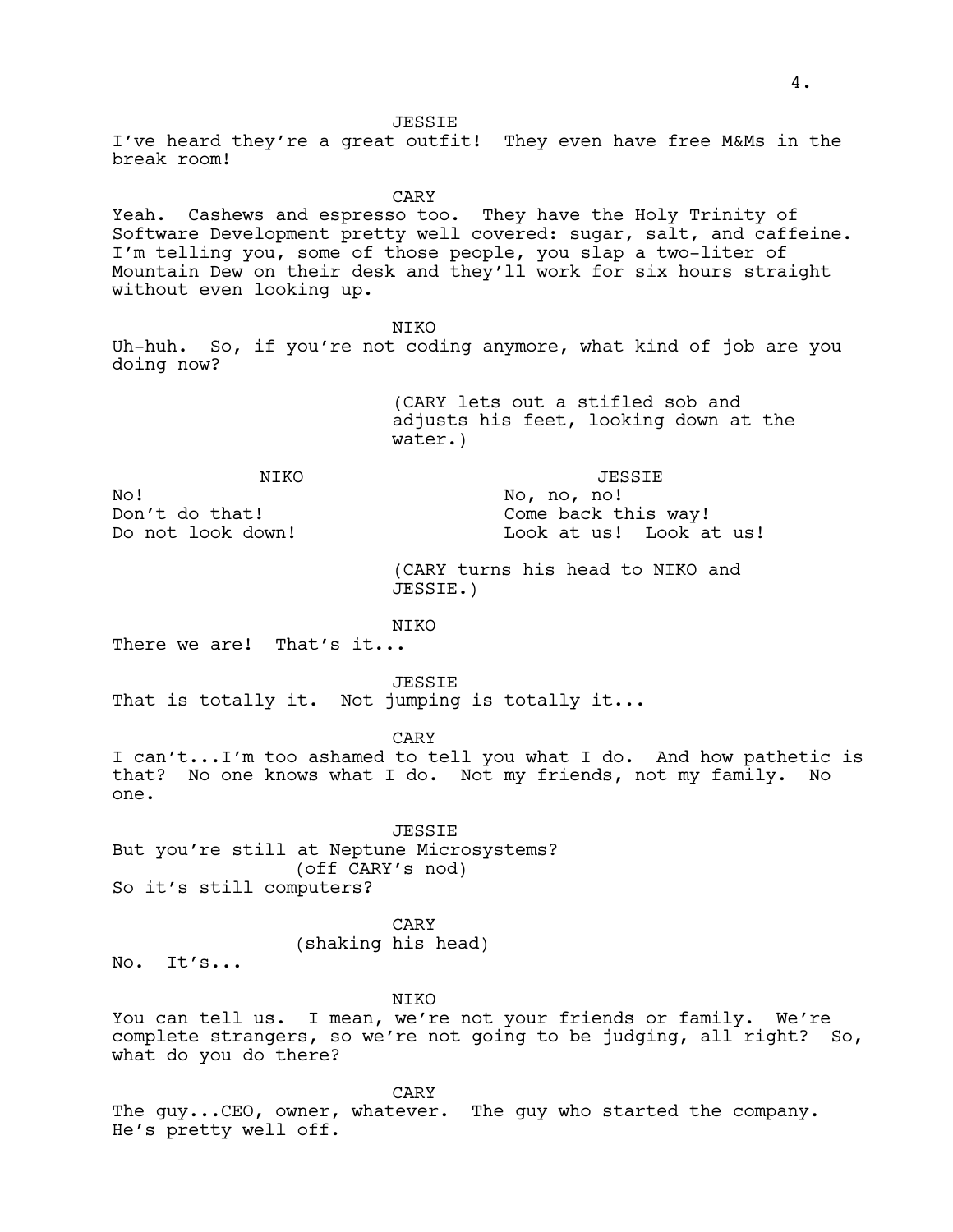JESSIE

Well, duh! He's like a multi-billionaire! He owns islands and shit.

CARY

Yeah. So, he's got this big-ass yacht. And on the deck he has a full-size basketball court so he can play basketball with his buddies. And...it's a yacht. A boat. On the ocean. So, once in a while a basketball will go over the side and into the water.

NIKO

Yeah?

CARY

That's my job.

JESSIE

What?

CARY

I follow behind the yacht in a powerboat...picking up basketballs that fall into the water. That, apparently, is what I was put on this Earth to do.

**NTKO** 

Okay...wow. That does sound a little...I'm starting to get the whole why you need perspective thing. But hey, at least they can't outsource that job, right?

CARY

I guess. What do you do, Niko?

NIKO

Me? Oh...I'm a musician.

CARY

Good for you. Now see, that's a great profession. That's what I wish I had. Something creative, something--

NIKO

No, you don't.

CARY

What do you mean?

NIKO

It's not what you think, all right? I mean, I tell people that I'm a session player, that I get hired for various albums and concerts, but...

Yeah?

CARY

NIKO

Have you guys ever watched the cooking shows they have on TV?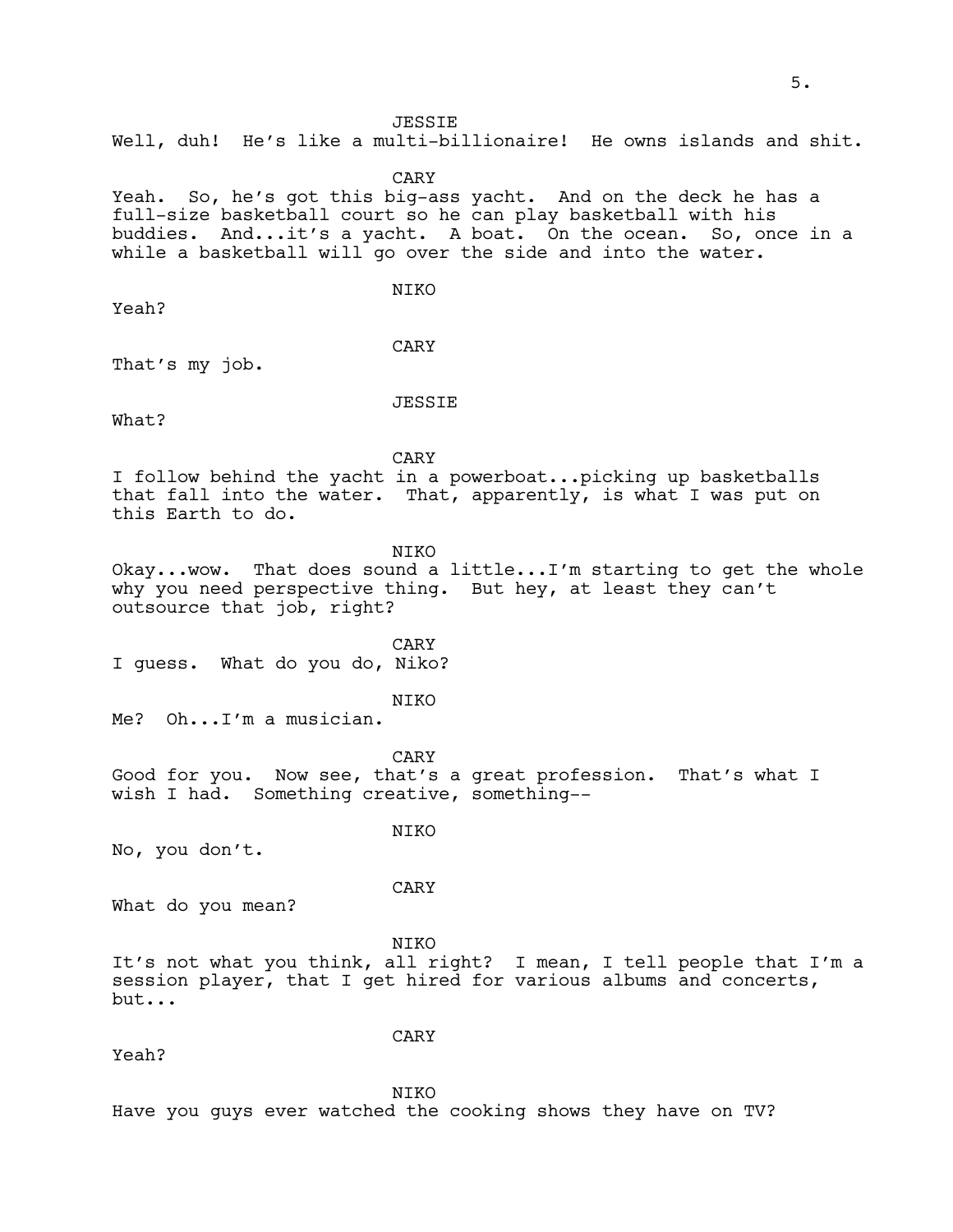Sometimes.

#### JESSIE

I love those shows! Especially when I'm just eating some pasta out of a can or something. It makes the food taste better.

## **NTKO**

Right, well, a lot of those shows have music in the background, like when the host is about to eat some ribs at a BBQ shack or an elephant ear at a carnival. That's me. I'm the one playing the quitar or banjo or whatever. Fifteen years of lessons and practicing four hours every day and that's me. Because people don't want to listen to live music anymore. They don't want to hear real musicians who can actually play an instrument. They want some kind of synthesized, auto-tuned bullshit they can rip off the internet for free.

#### CARY

I don't think I ever noticed the music on those shows.

(NIKO stifles a sob, then climbs up next to CARY.)

# CARY

Hey, hey, hey!

# NIKO

(looking down) Whoa daddy! Oh my God, that is a long way down. I think that's enough perspective for me.

(Gingerly, NIKO gets off the ledge.)

### JESSIE

What are you doing?

**NTKO** 

Just...I'm going to need a second.

JESSIE

You could have saved him! You were up there!

#### NIKO

Yeah? Then you get up there with him. (beat) And what do you do, anyway?

(Long beat as CARY and NIKO look at her.)

#### JESSIE

I'm...a dog walker. Which I shouldn't be, because I have a Bachelor's degree in Psychology and a Master's in Social Work, but that's what I do. I walk other people's dogs and pick up their poop. And it's a lot of poop, believe me. The dogs save it up for their walks, you know.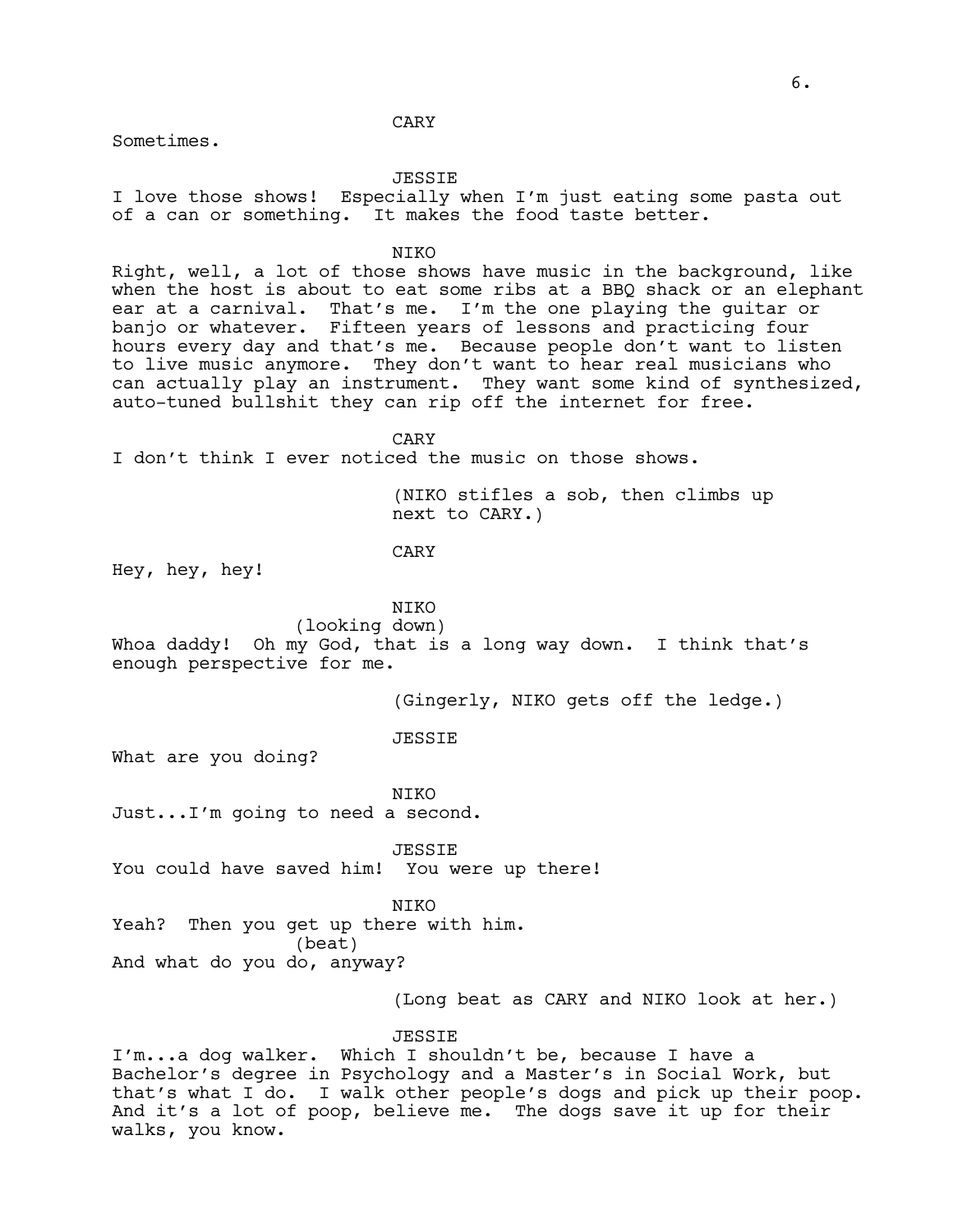NIKO

Sure.

CARY

That makes sense.

Then why...?

NIKO

So, the Social Work thing...you couldn't get a job?

JESSIE

CARY

Are you kidding me? No, it's a booming field...everyone's lives are so fucked up these days, right? Well, except for the people with yachts, I guess.

#### JESSIE

It's too sad. You wouldn't believe it. There's so much anger in people, so much hopelessness. I thought I could handle it...distance myself...but you see what happens to people when they lose a job...when they can't afford their medical bills...when a kid gets hooked on opiates...plus, I really like dogs. And hey, nobody's outsourcing picking up dog poop. That's some serious job security right there.

CARY

Listen, I appreciate you guys telling me about your lives, but you don't need to be here.

JESSIE

I'm not leaving. And if you jump, I swear to God...you can't.

NIKO

You really can't. Seriously. Come on down off of there.

CARY

Have you heard anything I said? I fish basketballs out of the Pacific Ocean with a net behind a five-hundred-foot yacht! That's how I make a living! There is something seriously fucked up about that!

NIKO

Absolutely there is. That is completely fucked. But it's not you.

JESSIE

Exactly! You are not the fucked up part in that equation.

NIKO

It's the times...the whole fucked up system. Everything is being outsourced and automated to make more money, but only for the people at the top. Your company? Neptune Microsystems with the multibillionaire owner? I read the other day I pay more taxes than they do. It's just bullshit.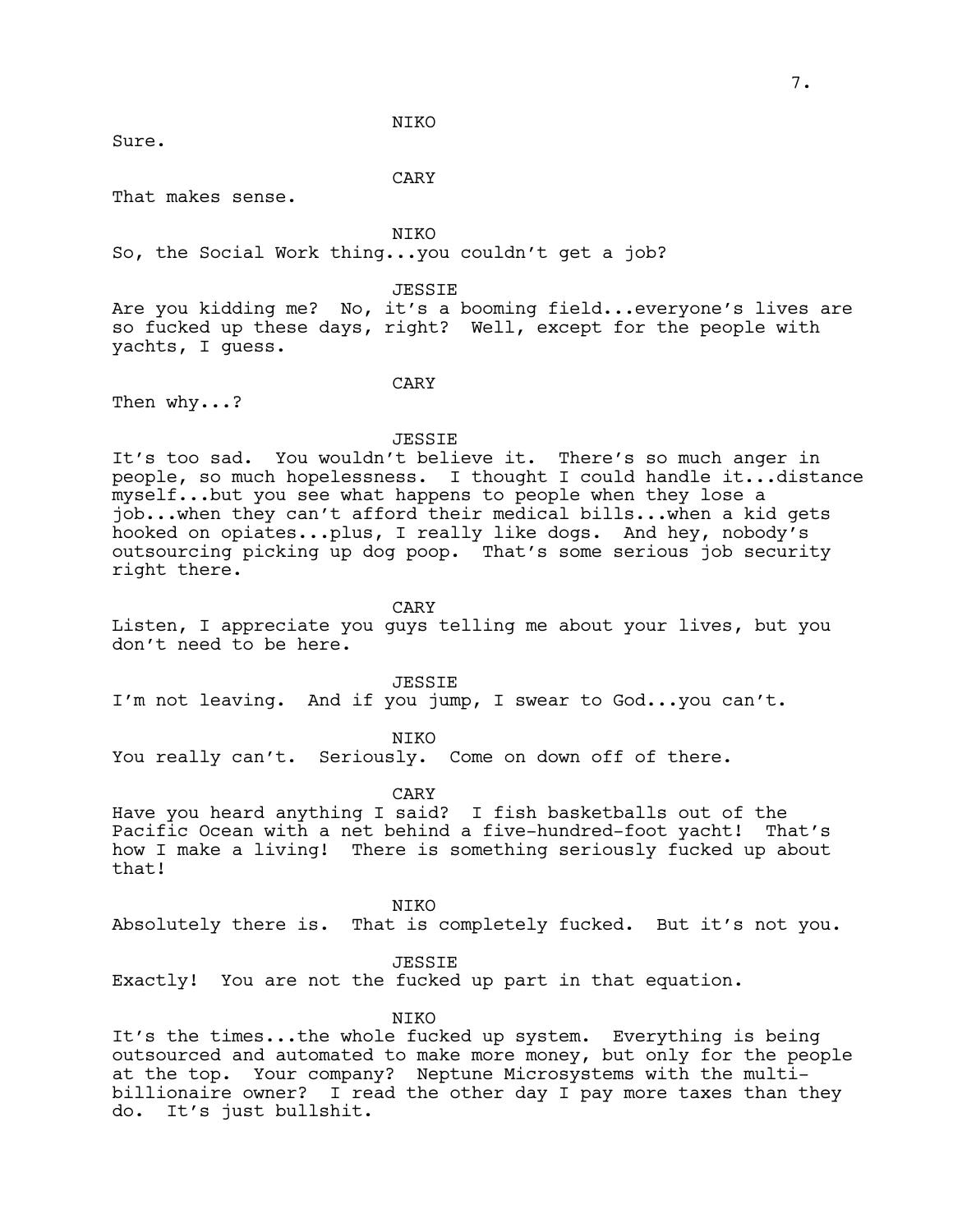JESSIE That's exactly what it is! Plus, we have a government basically run on bribes, which the lying sonofabitches call "lobbying," and the media just want to keep everyone pissed off at each another to boost their ratings. Do you know what we're living in? A society run by sociopaths! Our problem? I'll tell you what our problem is. We're not one of them! So we look around at the world and it just seems insane! (beat as CARY and NIKO stare at her) Dog-walking gives you a lot of time to think about things. (NIKO and JESSIE move closer to CARY, holding their hands out.) NIKO So, come on now... JESSIE Just take our hands... CARY Why are you doing this? Why can't you just leave me alone? JESSIE Because you're not. (JESSIE and NIKO keep holding their hands out, but take each other's free hand.) NIKO Yeah. What she said. That perspective you're looking for? It's not down there in the water. It's right here looking back at you. JESSIE Absolutely. What he said. CARY  $But--$ NIKO Listen, I don't know you, all right? I pretty much almost walked right past you because I had my face buried in my phone. JESSIE Same here. NIKO But I do know this. If you jump it will break my fucking heart. JESSIE Seriously.